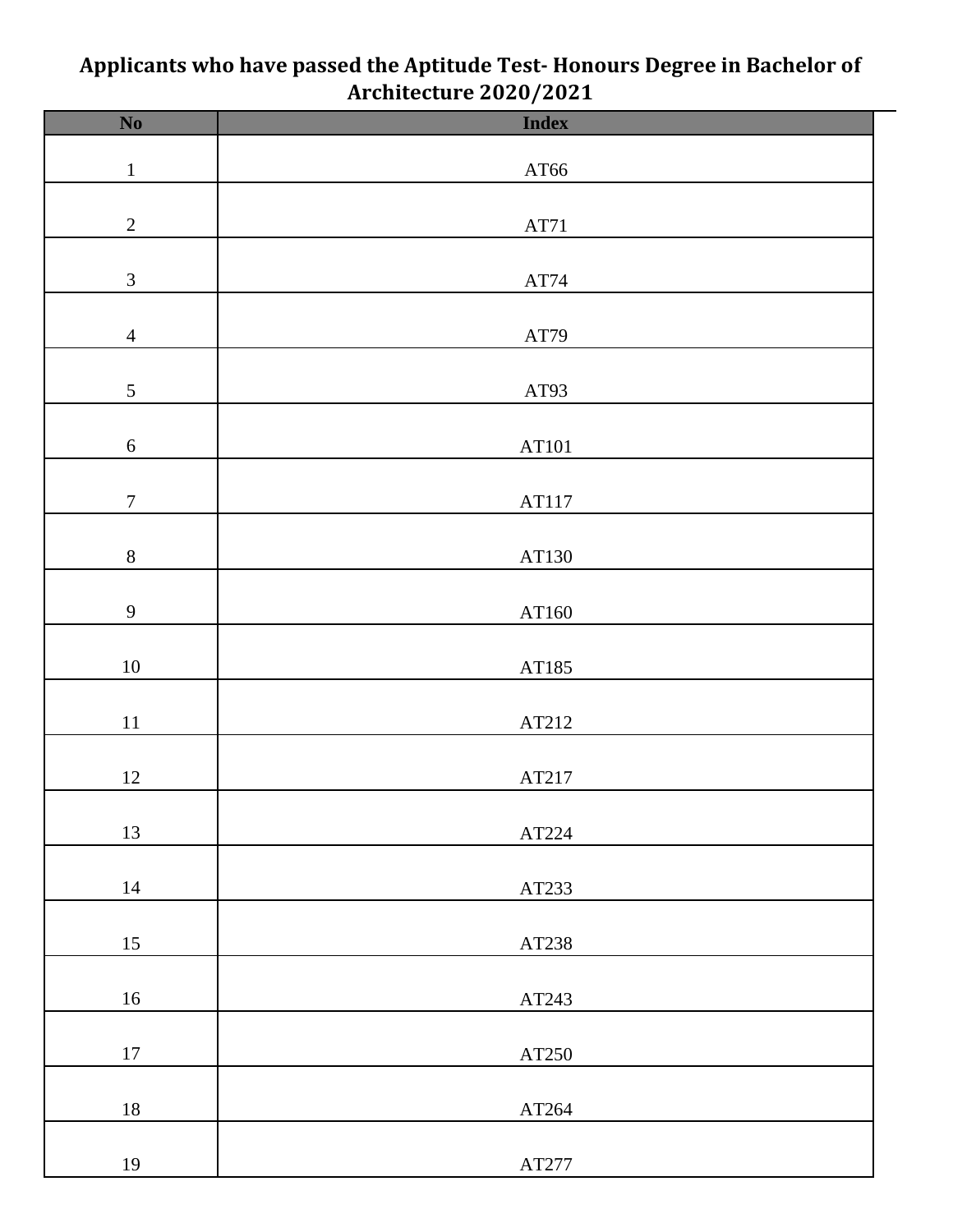| $20\,$ | AT279 |
|--------|-------|
| $21\,$ | AT287 |
| $22\,$ | AT288 |
| 23     | AT291 |
| $24\,$ | AT292 |
| $25\,$ | AT293 |
| $26\,$ | AT301 |
| $27\,$ | AT308 |
| $28\,$ | AT311 |
| 29     | AT325 |
| $30\,$ | AT349 |
| $31\,$ | AT365 |
| $32\,$ | AT376 |
| 33     | AT384 |
| $34\,$ | AT413 |
| 35     | AT459 |
| $36\,$ | AT460 |
| 37     | AT465 |
| $38\,$ | AT467 |
| 39     | AT469 |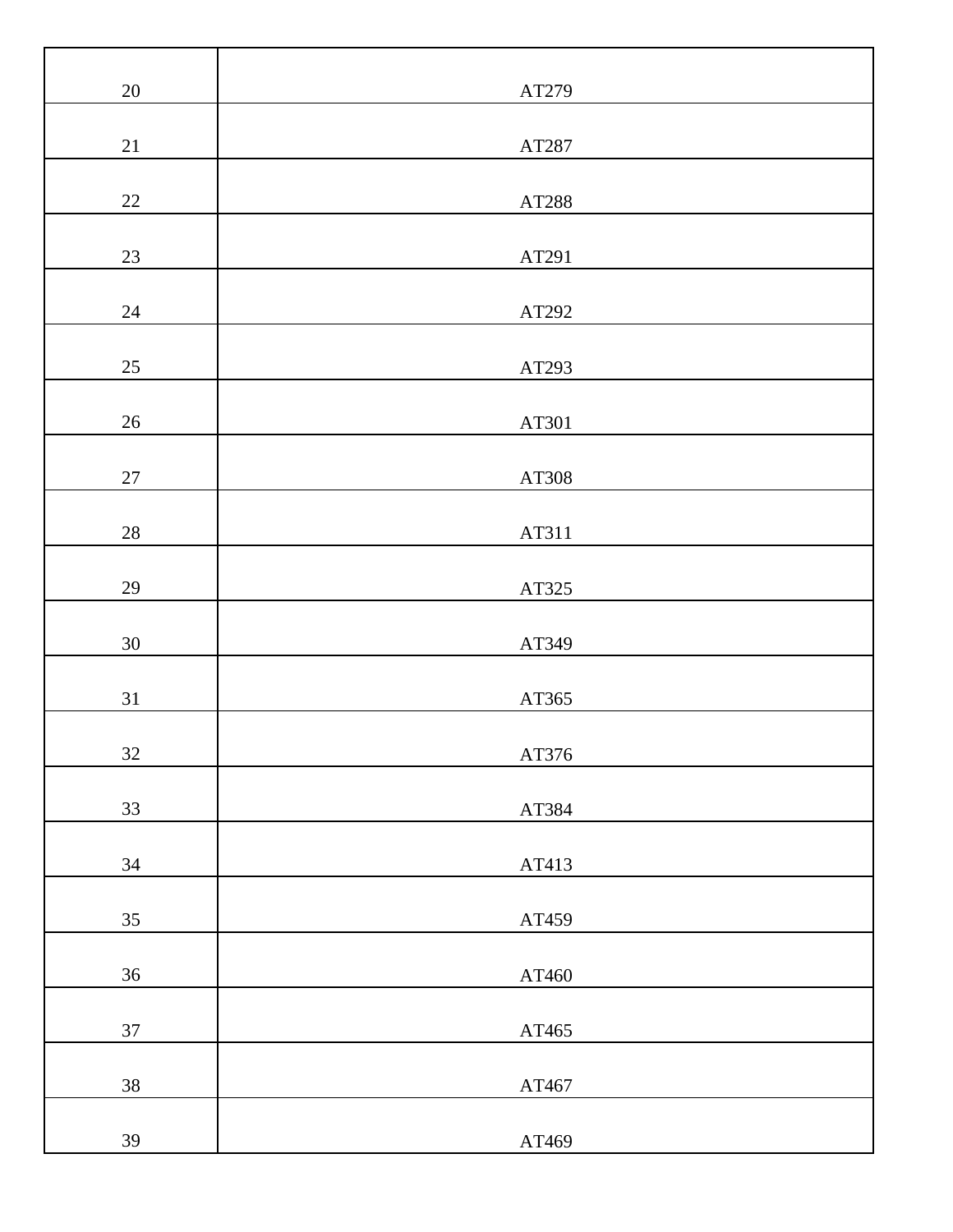| 40          | AT478                  |
|-------------|------------------------|
| $41\,$      | AT499                  |
| $42\,$      | AT502                  |
| $43\,$      | AT507                  |
| 44          | AT510                  |
| 45          | AT511                  |
| $46\,$      | AT512                  |
| $47\,$      | AT514                  |
| $\sqrt{48}$ | AT516                  |
| 49          | AT517                  |
| 50          | AT521                  |
| 51          | AT533                  |
| 52          | AT542                  |
| 53          | AT544                  |
| 54          | AT546                  |
| 55          | AT550                  |
| 56          | AT551                  |
| 57          | AT572                  |
| 58          | $\operatorname{AT575}$ |
| 59          | $\rm AT602$            |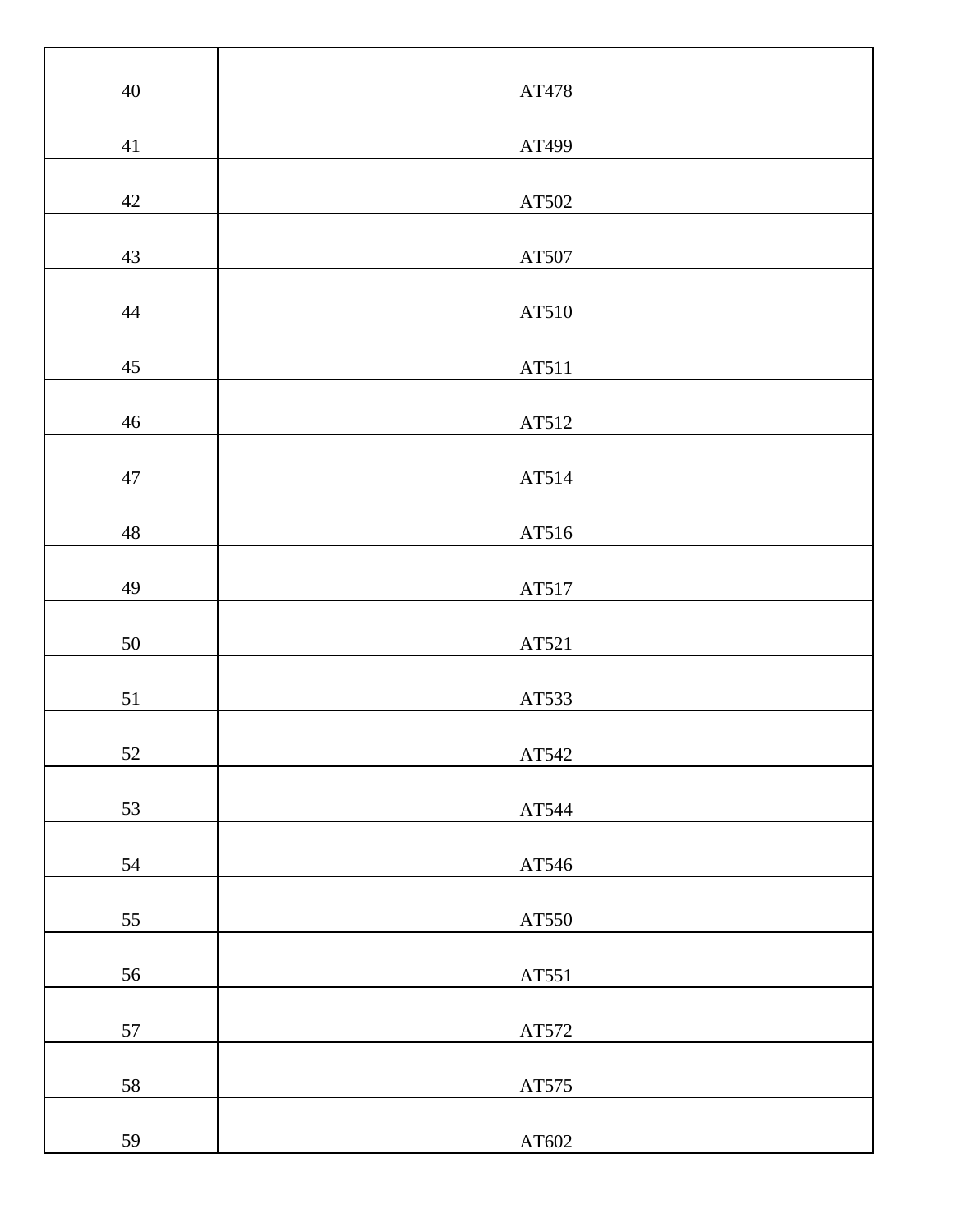| $60\,$ |                        |
|--------|------------------------|
|        | AT614                  |
| 61     | $\rm AT624$            |
| 62     | AT643                  |
| 63     | $\rm AT646$            |
| 64     | AT653                  |
|        |                        |
| 65     | AT658                  |
| 66     | AT663                  |
| 67     | $\rm AT668$            |
| 68     | AT675                  |
| 69     | AT689                  |
| $70\,$ | AT711                  |
| $71\,$ | AT712                  |
| $72\,$ | AT715                  |
| 73     | $\operatorname{AT722}$ |
| $74\,$ | $\operatorname{AT725}$ |
| 75     | $\operatorname{AT726}$ |
|        |                        |
| $76\,$ | $\operatorname{AT736}$ |
| $77\,$ | AT738                  |
| $78\,$ | AT739                  |
| 79     | $\operatorname{AT742}$ |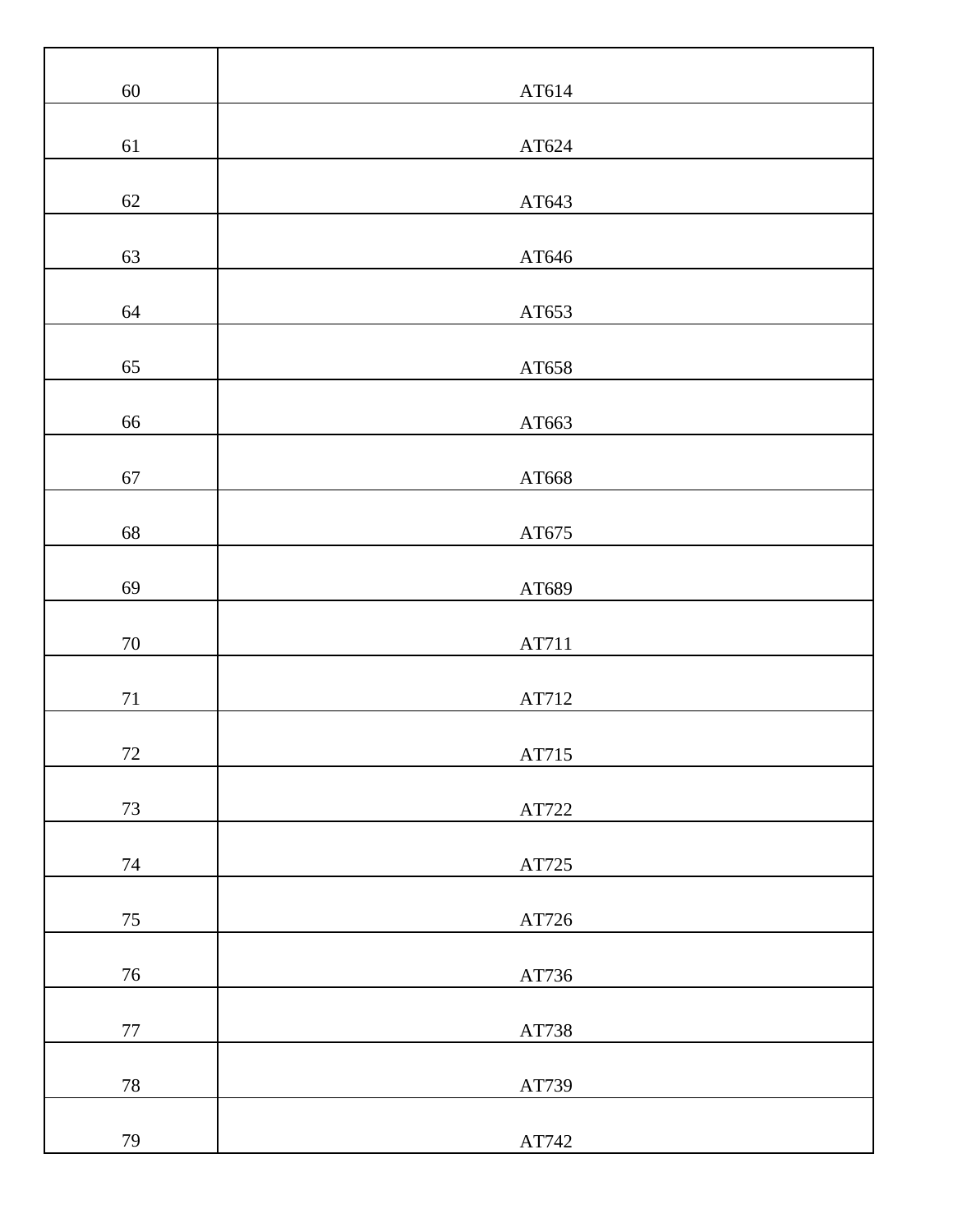| $80\,$       | $\operatorname{AT746}$          |
|--------------|---------------------------------|
| $81\,$       | AT761                           |
| 82           | AT769                           |
| 83           | AT782                           |
| $84\,$       | $\operatorname{AT787}$          |
| 85           | AT793                           |
| 86           | AT803                           |
| $87\,$       | AT811                           |
| $88\,$       | AT818                           |
| 89           |                                 |
| $90\,$       | AT828                           |
|              | $\operatorname{AT845}$          |
| 91<br>$92\,$ | $\operatorname{AT872}$<br>AT896 |
|              |                                 |
| 93           | AT899                           |
| 94           | AT911                           |
| 95           | AT914                           |
| 96           | AT923                           |
| 97           | AT927                           |
| 98           | AT941                           |
| 99           | AT961                           |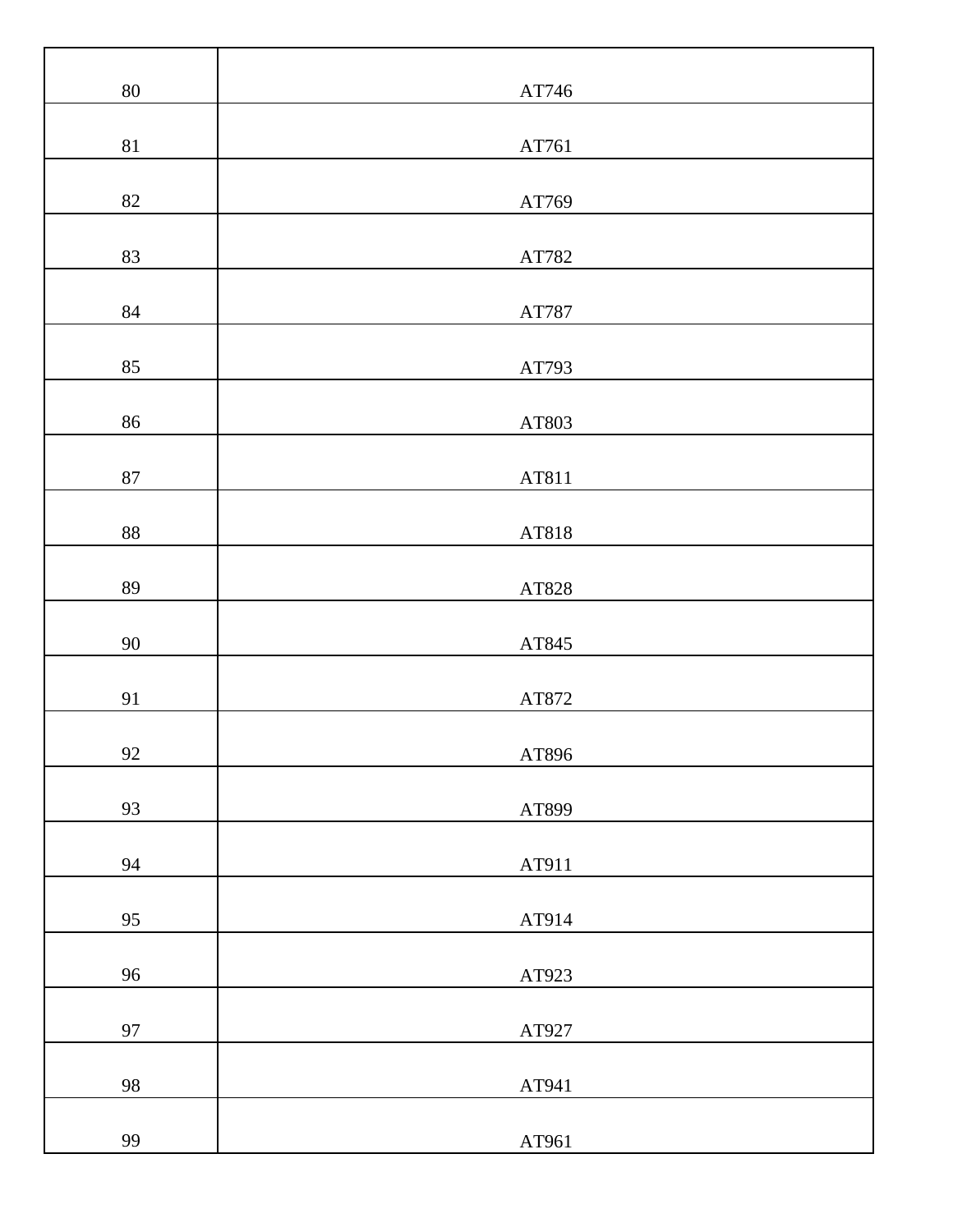| $100\,$ | AT995  |
|---------|--------|
|         |        |
| $101\,$ | AT1003 |
| $102\,$ | AT1037 |
| 103     | AT1087 |
| 104     | AT1094 |
| 105     | AT1132 |
| $106\,$ | AT1136 |
| $107\,$ | AT1143 |
| $108\,$ | AT1153 |
| 109     | AT1168 |
| $110\,$ | AT1171 |
| $111\,$ | AT1174 |
| 112     | AT1175 |
| 113     | AT1176 |
| 114     | AT1191 |
| $115\,$ | AT1225 |
| 116     | AT1228 |
| $117\,$ | AT1230 |
| $118\,$ | AT1236 |
| 119     | AT1241 |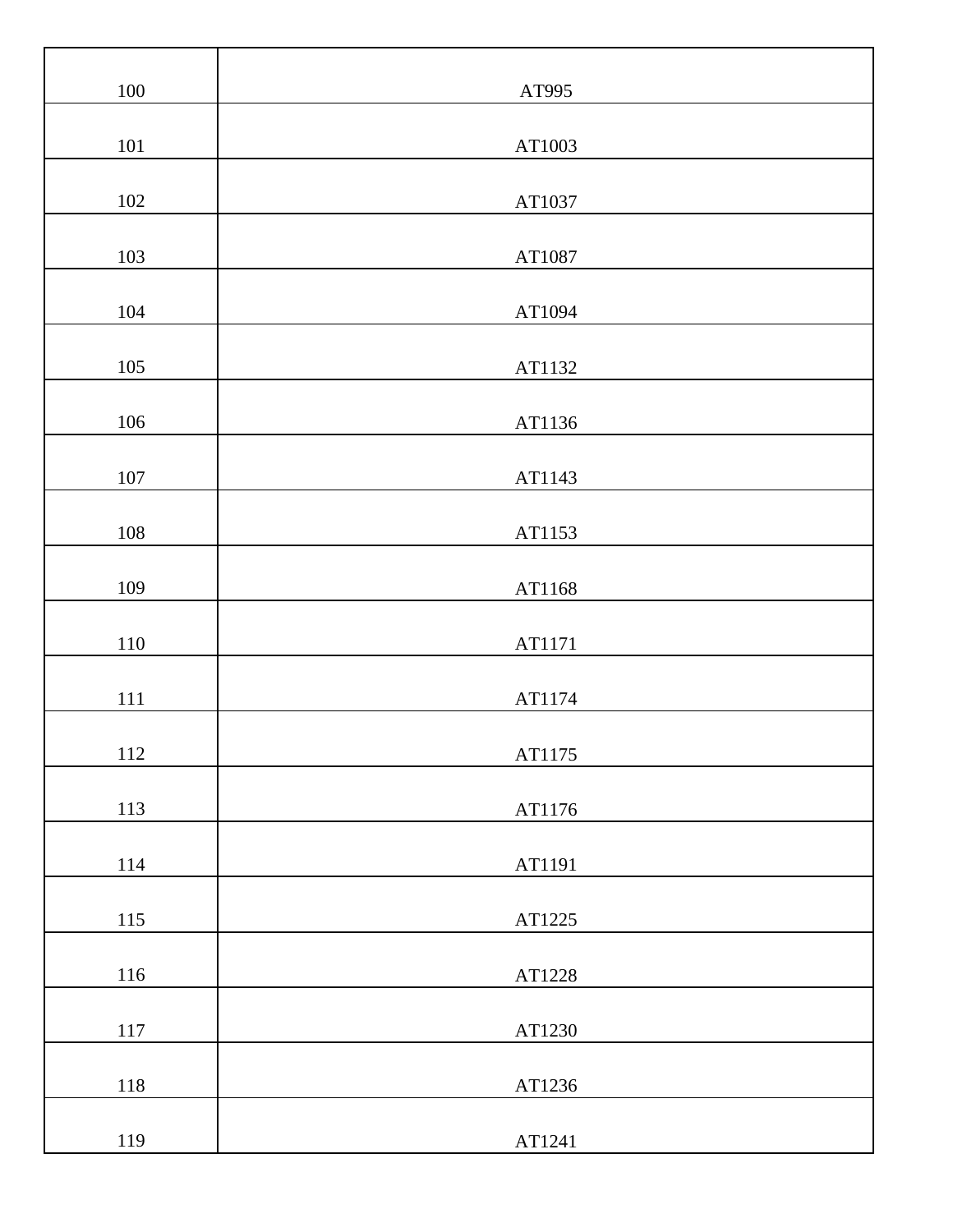| $120\,$ | AT1253 |
|---------|--------|
|         |        |
| 121     | AT1259 |
| 122     | AT1272 |
| 123     | AT1290 |
| 124     | AT1299 |
| 125     | AT1322 |
| 126     | AT1367 |
| 127     | AT1368 |
| 128     | AT1377 |
| 129     | AT1379 |
| 130     | AT1380 |
| 131     | AT1390 |
| 132     | AT1394 |
| 133     | AT1395 |
| 134     | AT1400 |
| 135     | AT1401 |
| 136     | AT1411 |
| 137     | AT1420 |
| 138     | AT1441 |
| 139     | AT1447 |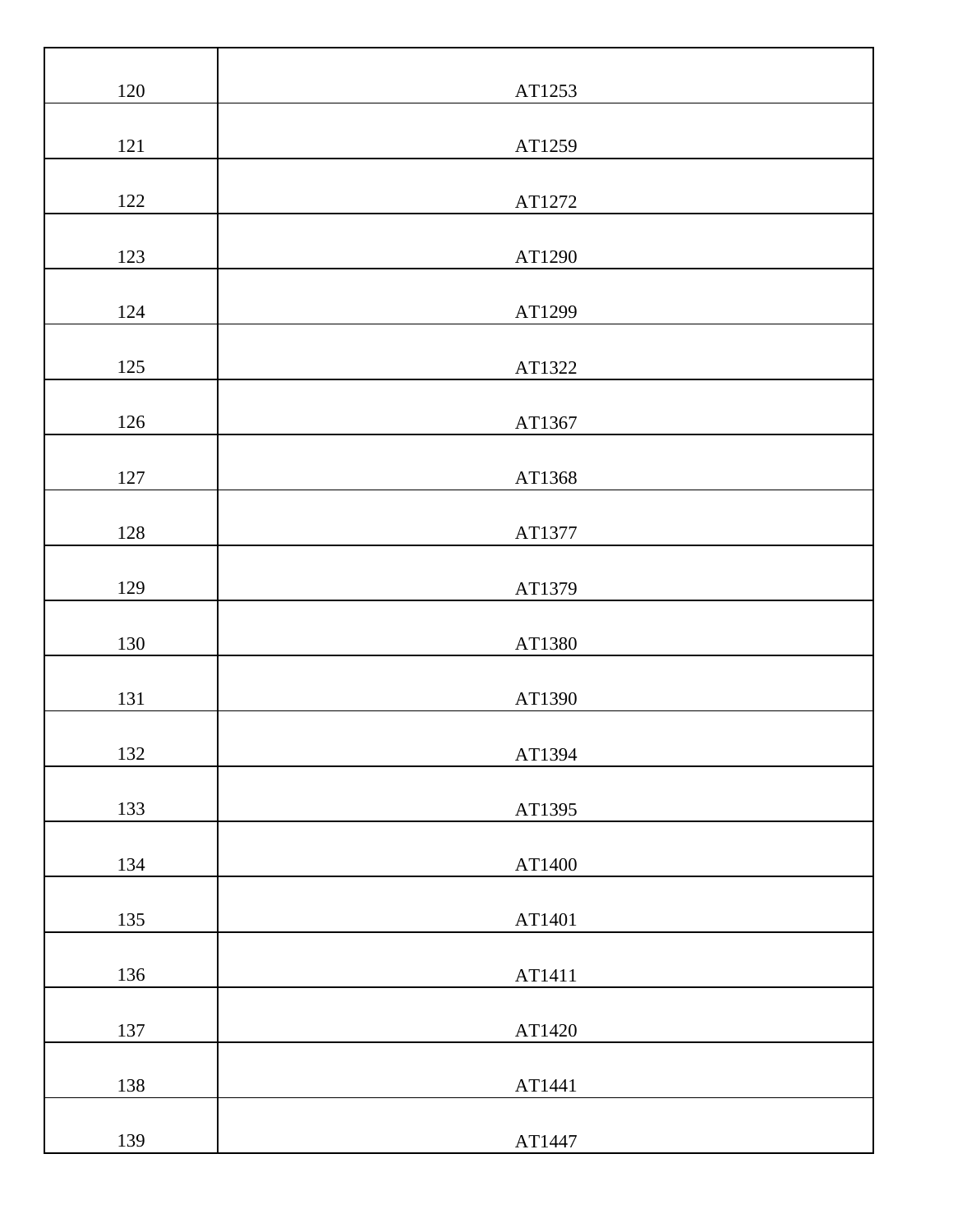| 140 | AT1457 |
|-----|--------|
|     |        |
| 141 | AT1469 |
| 142 | AT1478 |
|     |        |
| 143 | AT1483 |
| 144 | AT1553 |
| 145 | AT1558 |
| 146 | AT1565 |
| 147 | AT1575 |
| 148 | AT1581 |
| 149 | AT1583 |
| 150 | AT1586 |
| 151 | AT1595 |
| 152 | AT1604 |
| 153 | AT1626 |
| 154 | AT1635 |
| 155 | AT1645 |
| 156 | AT1646 |
| 157 | AT1652 |
| 158 | AT1747 |
| 159 | AT1772 |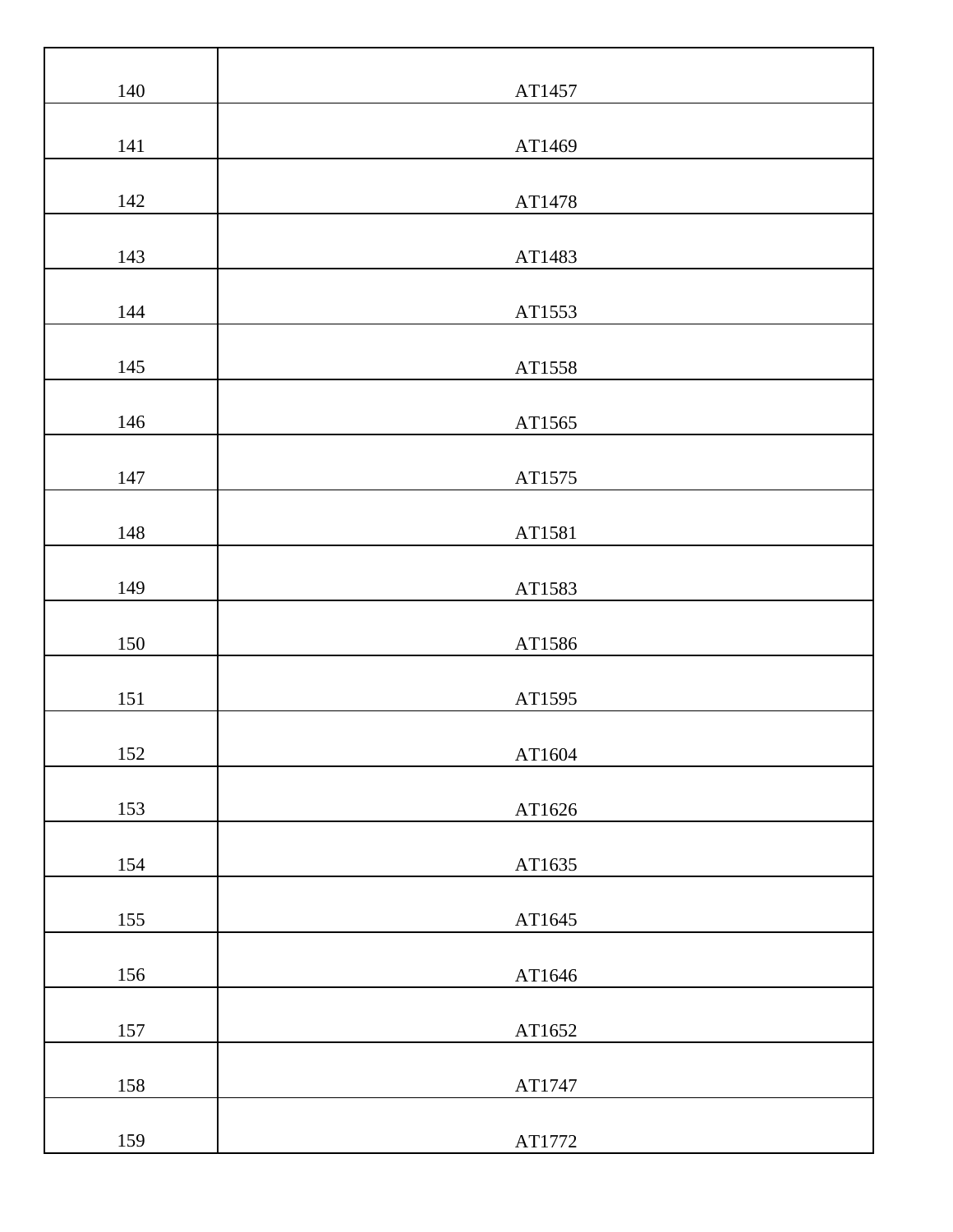| 160     | AT1774 |
|---------|--------|
| 161     | AT1778 |
| 162     | AT1792 |
|         |        |
| 163     | AT1805 |
| 164     | AT1811 |
| 165     | AT1812 |
| 166     | AT1832 |
| 167     | AT1847 |
| 168     | AT1856 |
| 169     | AT1866 |
| 170     | AT1873 |
| 171     | AT1879 |
|         |        |
| 172     | AT1880 |
| 173     | AT1893 |
| 174     | AT1919 |
| 175     | AT1928 |
| 176     | AT1940 |
| $177\,$ | AT1956 |
| 178     | AT1958 |
| 179     | AT1988 |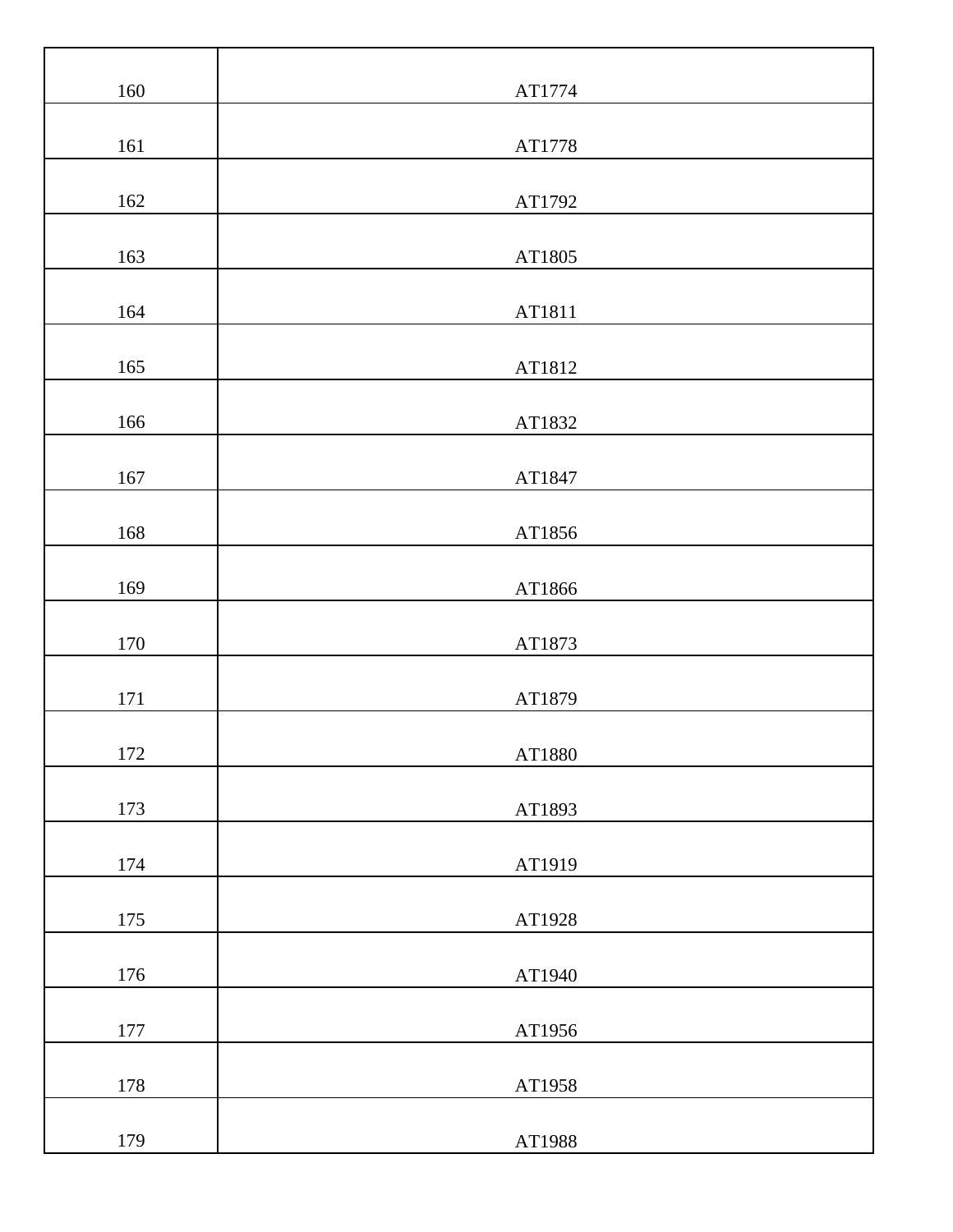| $180\,$ | AT2011 |
|---------|--------|
| 181     | AT2033 |
| 182     | AT2042 |
| 183     | AT2043 |
| 184     | AT2053 |
| 185     | AT2061 |
| 186     | AT2099 |
| 187     | AT2159 |
| 188     | AT2166 |
| 189     | AT2167 |
| 190     | AT2177 |
| 191     | AT2184 |
| 192     | AT2187 |
| 193     | AT2218 |
| 194     | AT2228 |
| 195     | AT2231 |
| 196     | AT2233 |
| 197     | AT2258 |
| 198     | AT2261 |
| 199     | AT2315 |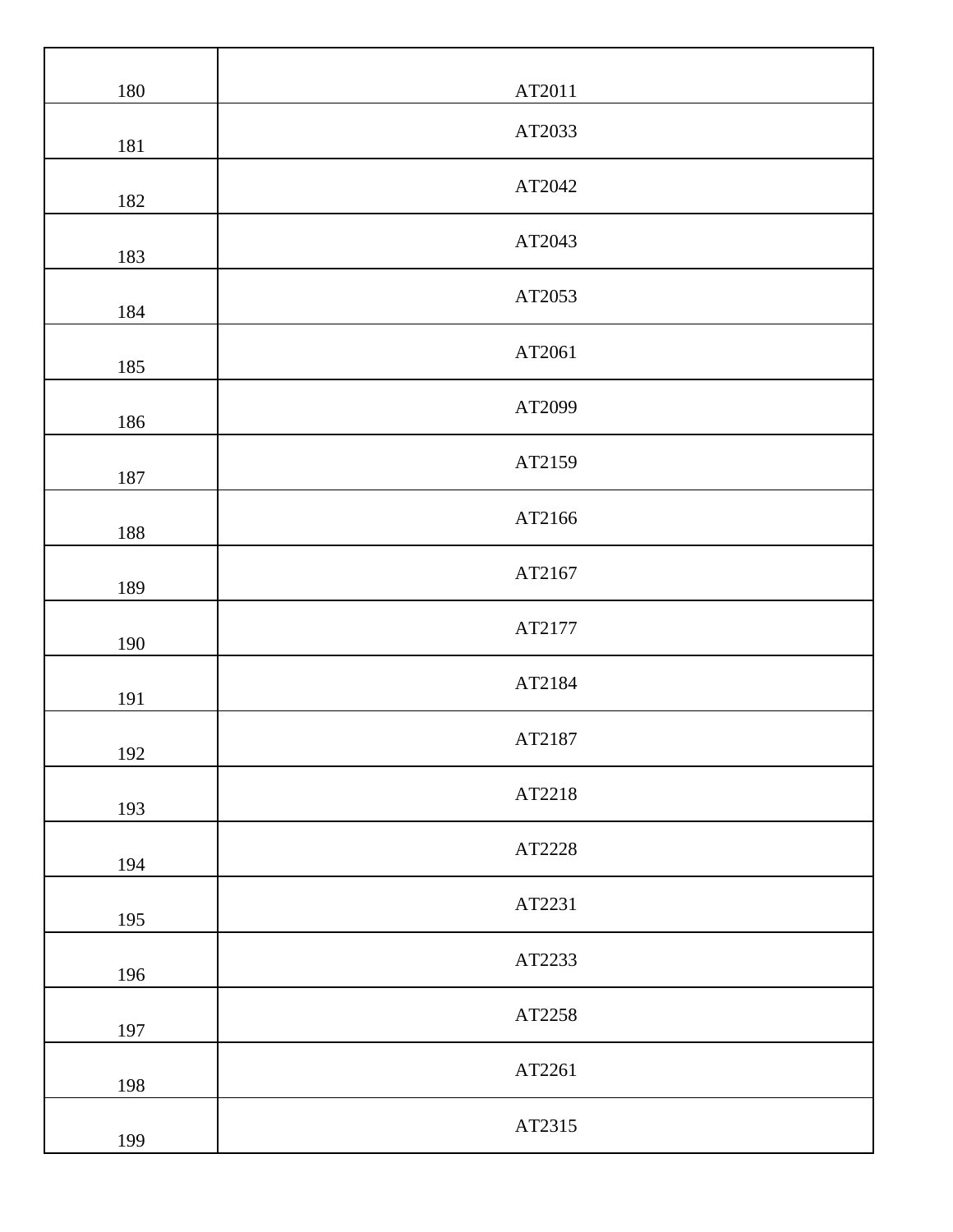| 200     | AT2320 |
|---------|--------|
| $201\,$ | AT2323 |
| 202     | AT2331 |
| 203     | AT2379 |
| 204     | AT2385 |
| 205     | AT2420 |
| 206     | AT2421 |
| 207     | AT2433 |
| 208     | AT2445 |
| 209     | AT2446 |
| 210     | AT2452 |
| 211     | AT2485 |
| 212     | AT2491 |
| 213     | AT2494 |
| 214     | AT2496 |
| 215     | AT2498 |
| 216     | AT2510 |
| 217     | AT2534 |
| 218     | AT2553 |
| 219     | AT2558 |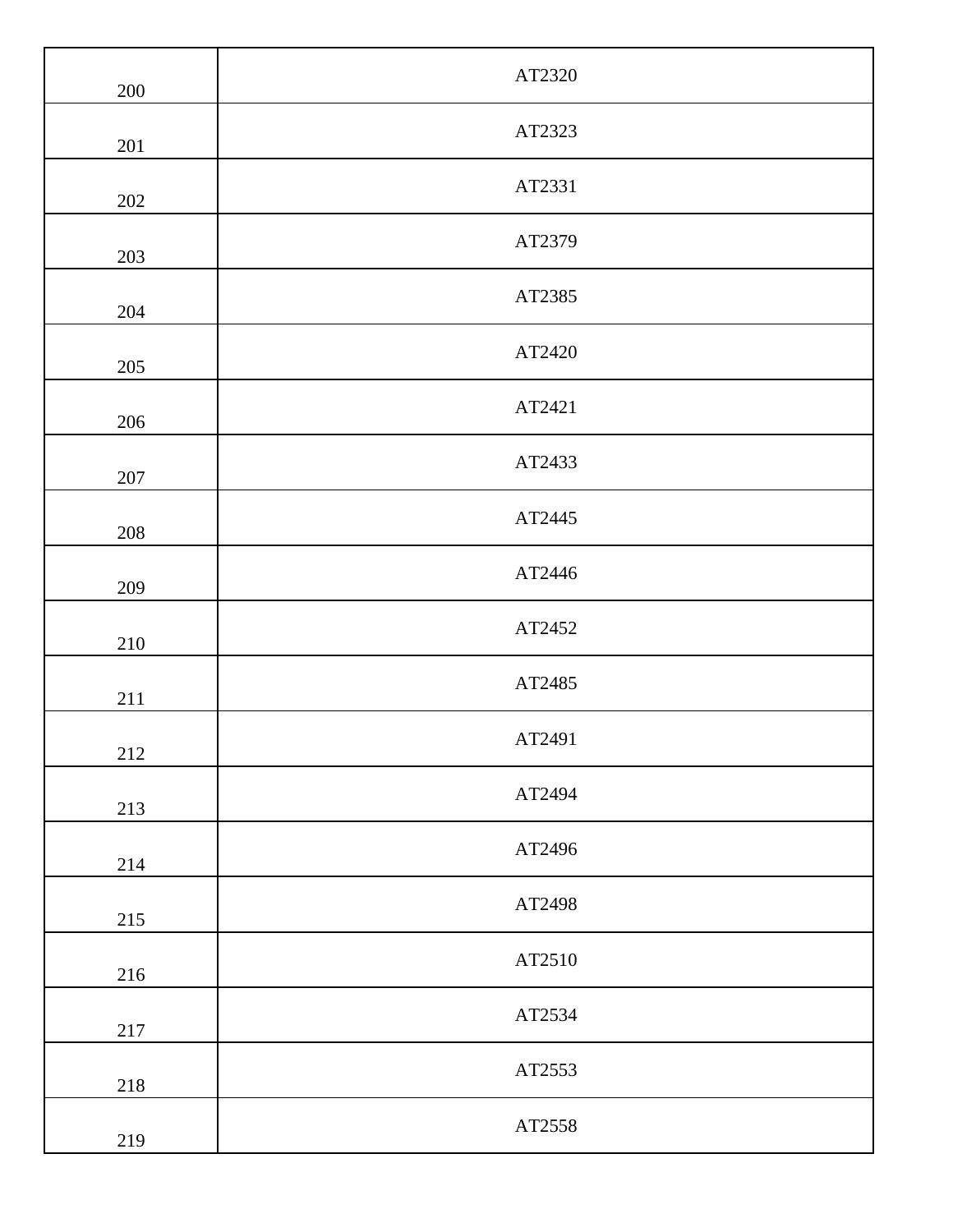| 220 | AT2562 |
|-----|--------|
| 221 | AT2685 |
| 222 | AT2691 |
| 223 | AT2776 |
| 224 | AT2789 |
| 225 | AT2790 |
| 226 | AT2797 |
| 227 | AT2804 |
| 228 | AT2811 |
| 229 | AT2846 |
| 230 | AT2861 |
| 231 | AT2893 |
| 232 | AT2902 |
| 233 | AT2942 |
| 234 | AT2955 |
| 235 | AT2960 |
| 236 | AT2999 |
| 237 | AT3006 |
| 238 | AT3015 |
| 239 | AT3033 |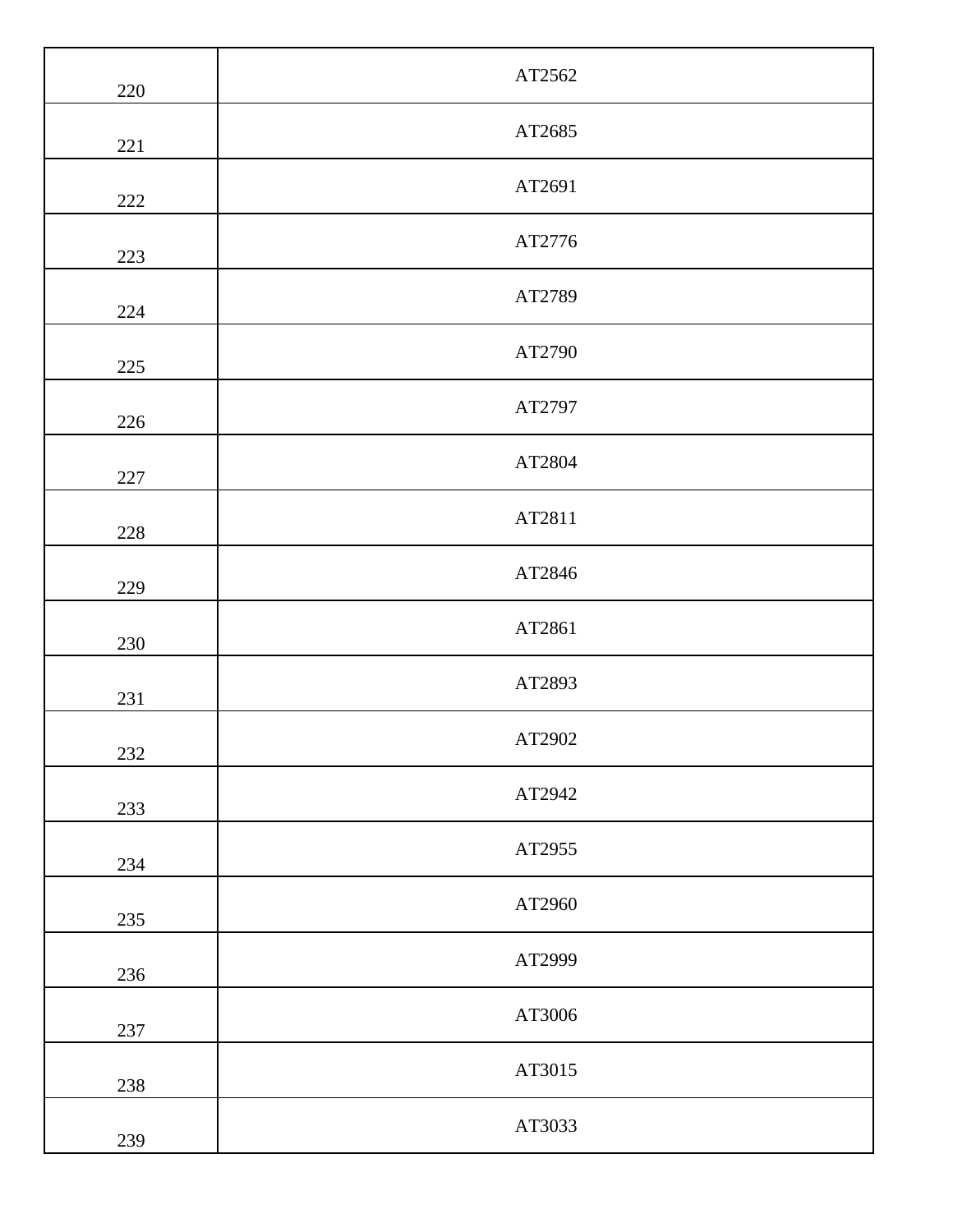| 240     | AT3043 |
|---------|--------|
| 241     | AT3045 |
| 242     | AT3048 |
| 243     | AT3052 |
| 244     | AT3062 |
| 245     | AT3079 |
| 246     | AT3081 |
| 247     | AT3089 |
| 248     | AT3094 |
| 249     | AT3098 |
| 250     | AT3100 |
| 251     | AT3107 |
| $252\,$ | AT3124 |
| 253     | AT3127 |
| 254     | AT3129 |
| 255     | AT3149 |
| 256     | AT3157 |
| 257     | AT3159 |
| 258     | AT3160 |
| 259     | AT3170 |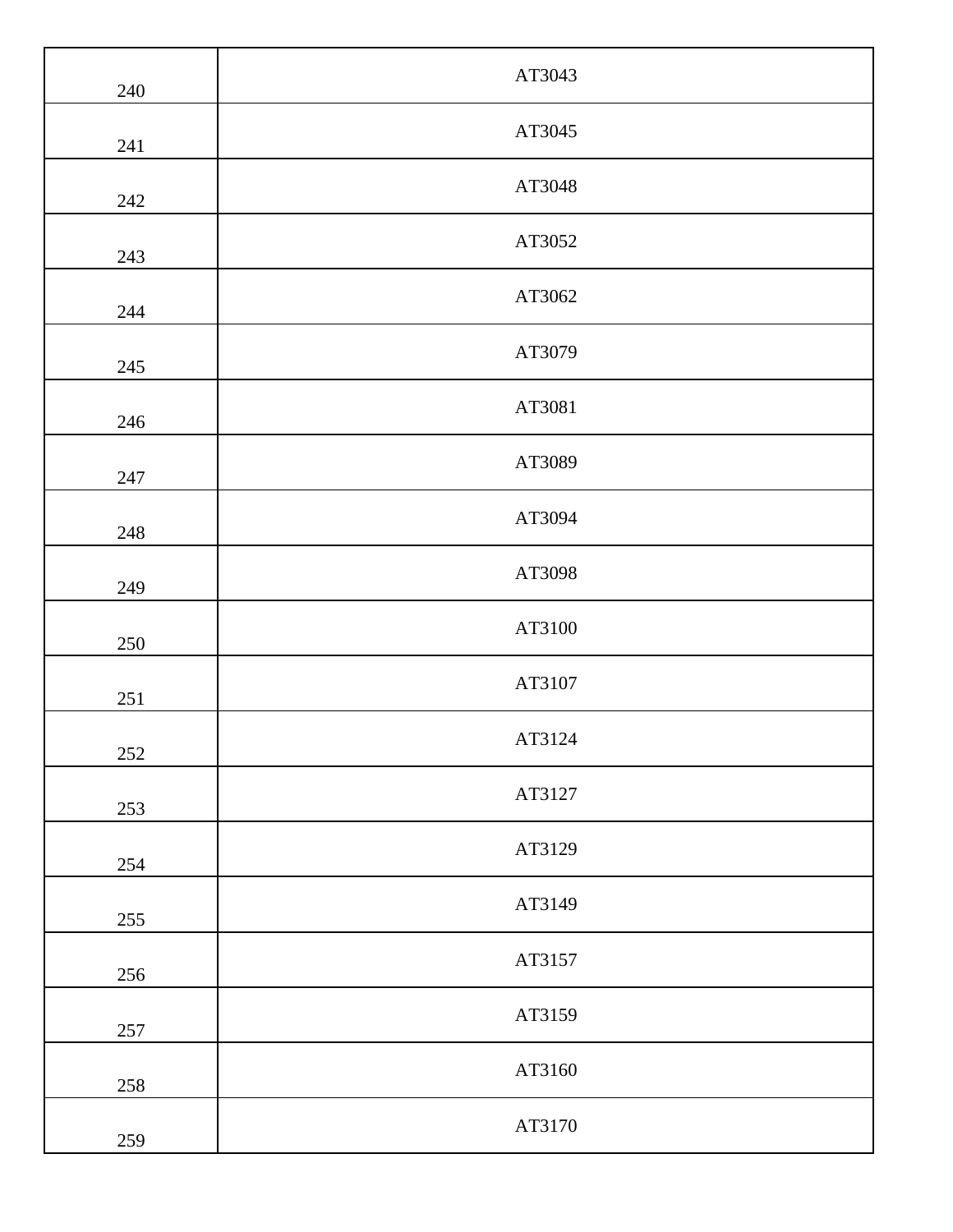| 260     | AT3176 |
|---------|--------|
| 261     | AT3177 |
| 262     | AT3210 |
| 263     | AT3224 |
| 264     | AT3229 |
| 265     | AT3231 |
| 266     | AT3232 |
| 267     | AT3237 |
| 268     | AT3244 |
| 269     | AT3249 |
| 270     | AT3267 |
| $271\,$ | AT3285 |
| 272     | AT3287 |
| 273     | AT3310 |
| 274     | AT3311 |
| 275     | AT3314 |
| 276     | AT3318 |
| 277     | AT3323 |
| 278     | AT3371 |
| 279     | AT3374 |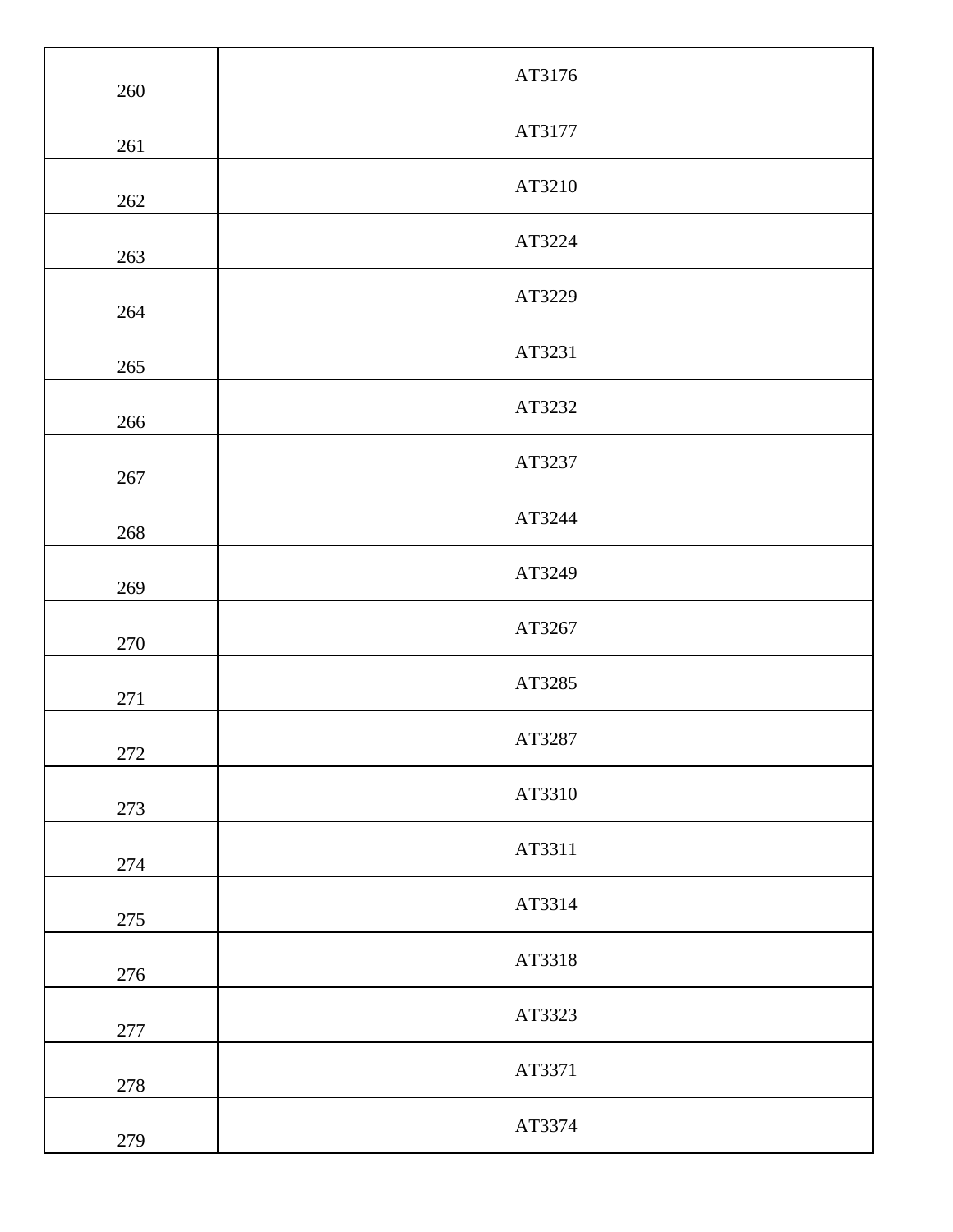| 280 | AT3378 |
|-----|--------|
| 281 | AT3382 |
| 282 | AT3386 |
| 283 | AT3396 |
| 284 | AT3399 |
| 285 | AT3407 |
| 286 | AT3413 |
| 287 | AT3447 |
| 288 | AT3449 |
| 289 | AT3460 |
| 290 | AT3486 |
| 291 | AT3487 |
| 292 | AT3488 |
| 293 | AT3491 |
| 294 | AT3516 |
| 295 | AT3517 |
| 296 | AT3530 |
| 297 | AT3534 |
| 298 | AT3545 |
| 299 | AT3553 |